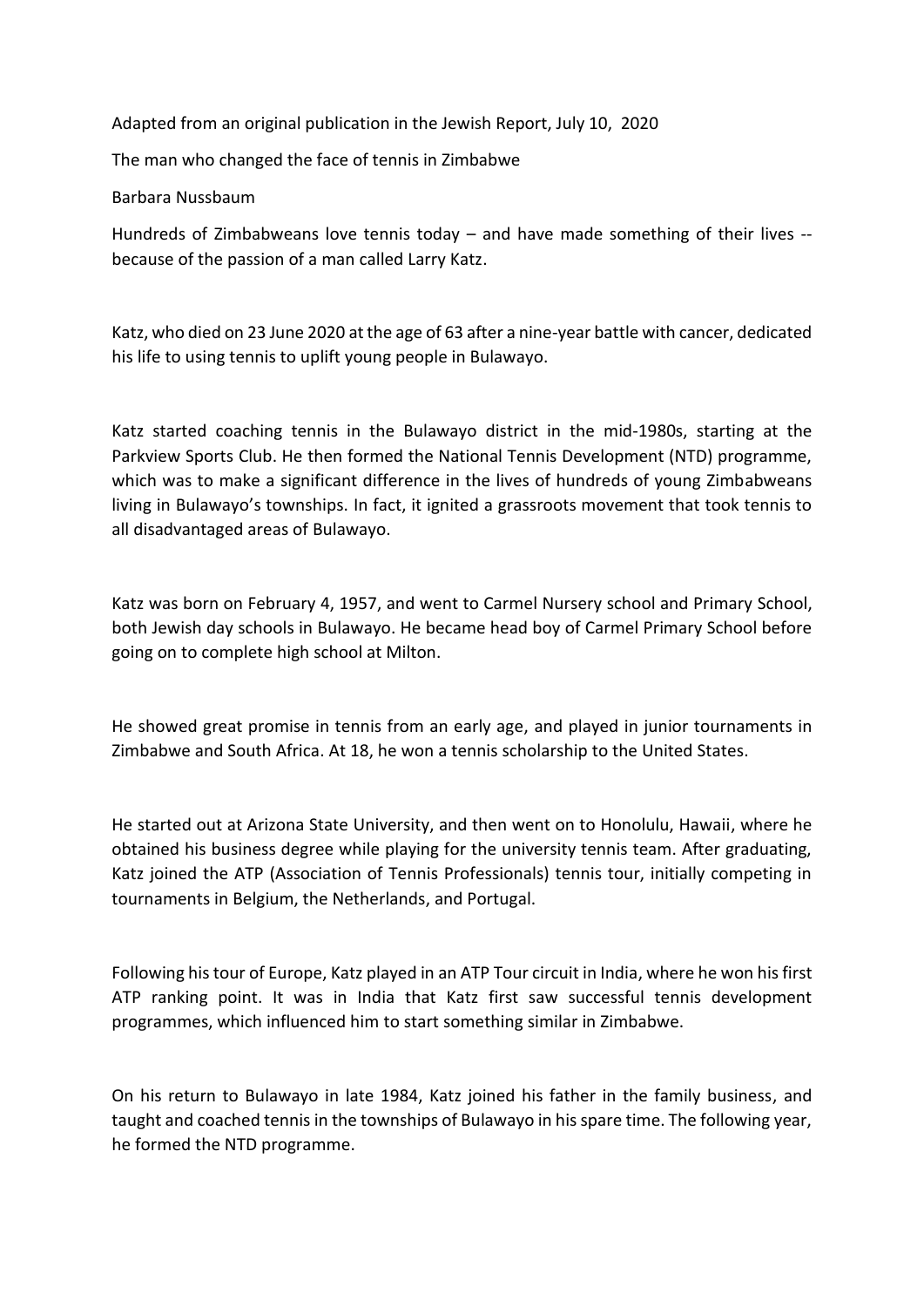

The Bulawayo council had built tennis courts in a number of townships, but it was still the preserve of the privileged. As Clement Whata, an NTD alumnus now living in Bulawayo explained, the price of a tennis racquet was prohibitive for a 14-year-old teenager living in a township.

Dr Nceku Nyathi, an NTD participant and now a senior lecturer in organisation studies at Royal Hollaway University in London, said that it was no easy task to transform a sport that was the preserve of privileged whites. However, "Where other people saw obstacles and barriers, Larry found a way." Katz sourced racquets, balls, stringing machines, shoes, and clothing. He approached the Arthur Ashe Foundation and various American donors who sent equipment to Zimbabwe via the diplomatic pouch.

Katz's most talented pupils developed their coaching skills to teach others, a simple technique that expanded NTD exponentially. About three decades later, the NTD legacy is still going strong.

Through Katz's network, he was also able to open doors for youngsters who wouldn't have dreamed that they could to study and play tennis in the US on full scholarships. Patrick Mlauzi was a protégé of Katz's who won a tennis scholarship to the US. Mlauzi completed two master's degrees, and remained in the US.

Today Mlauzi and his family live in Charlotte, North Carolina, where he is a vice-president at Wells Fargo. Mlauzi was the first NTD member to win a scholarship to the US. Many more NTD youngsters joined Mlauzi in the US over the years, some coaching in prestigious clubs and landing jobs across the globe, from the United Kingdom to New Zealand.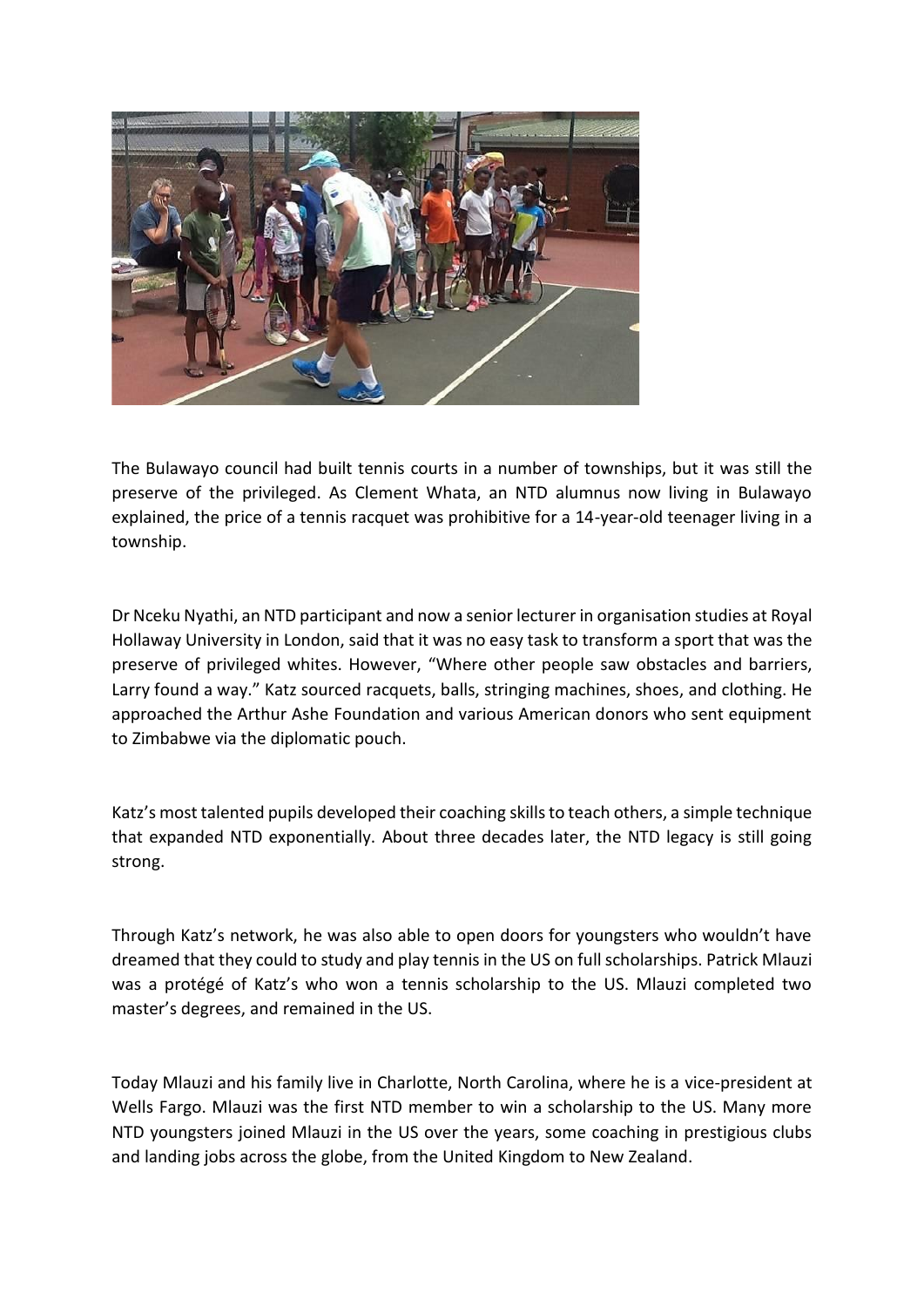Kabelo Masiane, who was very close to Katz, coaches at a prestigious Jewish tennis club in Boca Raton, Florida. "There is an infinite number of lives that Larry touched," he said. "It's difficult to quantify how many people have actually benefitted from Larry," he said.

Nerva Ndlovu went on to become a global marketing executive for Coca-Cola, and is based in South Africa. Ndlovu wanted to do a marketing diploma at IMM Graduate School, but in the early '80s, couldn't afford the books. Katz assisted him with the cost of his studies, and enrolled someone to teach him marketing on Saturday mornings in town. Afterwards, Ndlovu would walk to Makokoba township where he would meet Katz for extra lessons in accounting.

"I can't thank Larry enough for the foundation he gave me as a youngster. Accounting was tough for me. Larry would go to four different centres in townships of Bulawayo to coach people on Saturday mornings, and he still found the time and energy to spend two hours on Saturday afternoons tutoring me in accounts."

Another NTD graduate, Million Phiri, was involved with NTD from the age of 14, and eventually moved to Johannesburg. He happened to go to Glenhazel Tennis Club soon after he arrived. "I thrashed one of the players, who was so surprised that he landed up offering me a job in his company. From there, he spring boarded into his own business."

Said Whata, "I could write a book about how tennis opened up avenues for myself and other kids. Tennis teaches you how to make decisions for yourself, how to be independent, and how to manage time. Tennis prepares your mind."

"Tennis helped me with focus and discipline, and was an important factor in my becoming head boy at Milton High and later in landing a job at Coopers & Lybrand," said Ndaba Moyo. Ndaba Moyo, now an ed tech entrepreneur in Johannesburg, said, "Larry was selfless and imparted so much to our lives. He leaves behind a precious legacy - by picking up on the needs at the grassroots, and then working things through at every level, taking the time to care about each individual."

"Katz changed the course of tennis in Matabeleland without cellphones or smart phones," said Moyo. "In fact, NTD was the first grassroots sports movement in Zimbabwe. In hindsight, Larry achieved his dream, as is evidenced in the stories of so many alumni of NTD."